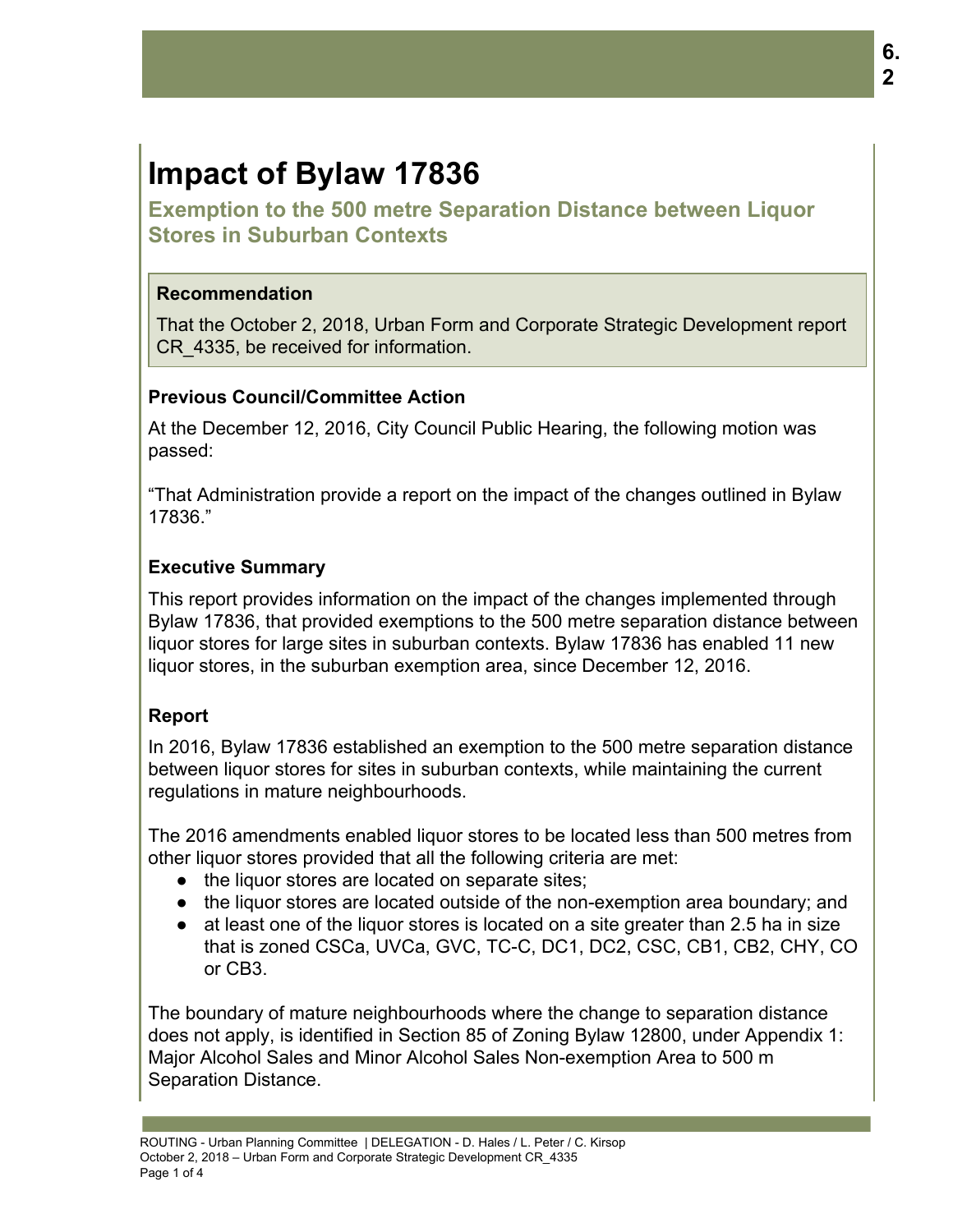**Impact of Bylaw 17836 - Exemption to the 500 metre Separation Distance between Liquor Stores in Suburban Contexts**

Since the passage of Bylaw 17836, there have been 26 development permits issued for the development of a liquor store (Major or Minor Alcohol Sales use). Eleven of these permits were enabled by the changes brought by Bylaw 17836. One of the development permits issued included an application that was refused by the Development Officer prior to December 12, 2016. The refusal was subsequently overturned by the Subdivision and Development Appeal Board after the amendments were passed.

In 2017, the Alberta Court of Appeal interpreted the text of the 2016 amendments. In *Liquor Stores Limited Partnership v. Edmonton (City), 2017 ABCA 435*, the Court of Appeal upheld Administration's interpretation that the word 'may' in subsection 85.2 does not provide the Development Officer or the Subdivision and Development Appeal Board discretion to refuse a development permit application for a liquor store that is a permitted use and meets the criteria set out in subsection 85.2:

- *"2. Notwithstanding subsection 85(1), a Major Alcohol Sales or Minor Alcohol Sales may be located less than 500 m from any other Major Alcohol Sales or Minor Alcohol Sales if all the following regulations are met:*
	- *a. the Major Alcohol Sales or Minor Alcohol Sales are located on separate Sites;*
	- *b. the Major Alcohol Sales or Minor Alcohol Sales are located outside the boundary shown in Appendix 1 to Section 85; and*
	- *c. at least one of the Major Alcohol Sales or Minor Alcohol Sales is located on a Site greater than 2.5 ha in size that is zoned CSCa, UVCa, GVC, TC-C, DC1, DC2, CSC, CB1, CB2, CHY, CO or CB3."*

The table below provides a breakdown of the development permits issued for Major and Minor Alcohol Sales since the 2016 amendments:

| <b>Applications</b><br>for a new<br>Liguor store | D.O.<br>Refused | D.O.<br>Approved | <b>Decision</b><br>Appealed | <b>SDAB</b><br>Approved | <b>Permits</b><br><b>Issued</b> | <b>Exemption</b><br>Area | Non-<br><b>Exemption</b><br>Area | <b>Permits</b><br><b>Enabled</b><br>by Bylaw<br>17836 |
|--------------------------------------------------|-----------------|------------------|-----------------------------|-------------------------|---------------------------------|--------------------------|----------------------------------|-------------------------------------------------------|
| 26                                               | 6               | 20               |                             | 6                       | 25                              | 21                       | 5                                |                                                       |

Notes:

- One development permit refused was upheld by the SDAB
- One development permit approved was upheld by the SDAB

Of the development permit applications refused by the Development Officer, three were within the Non-Exemption Area. All of the applications refused, and one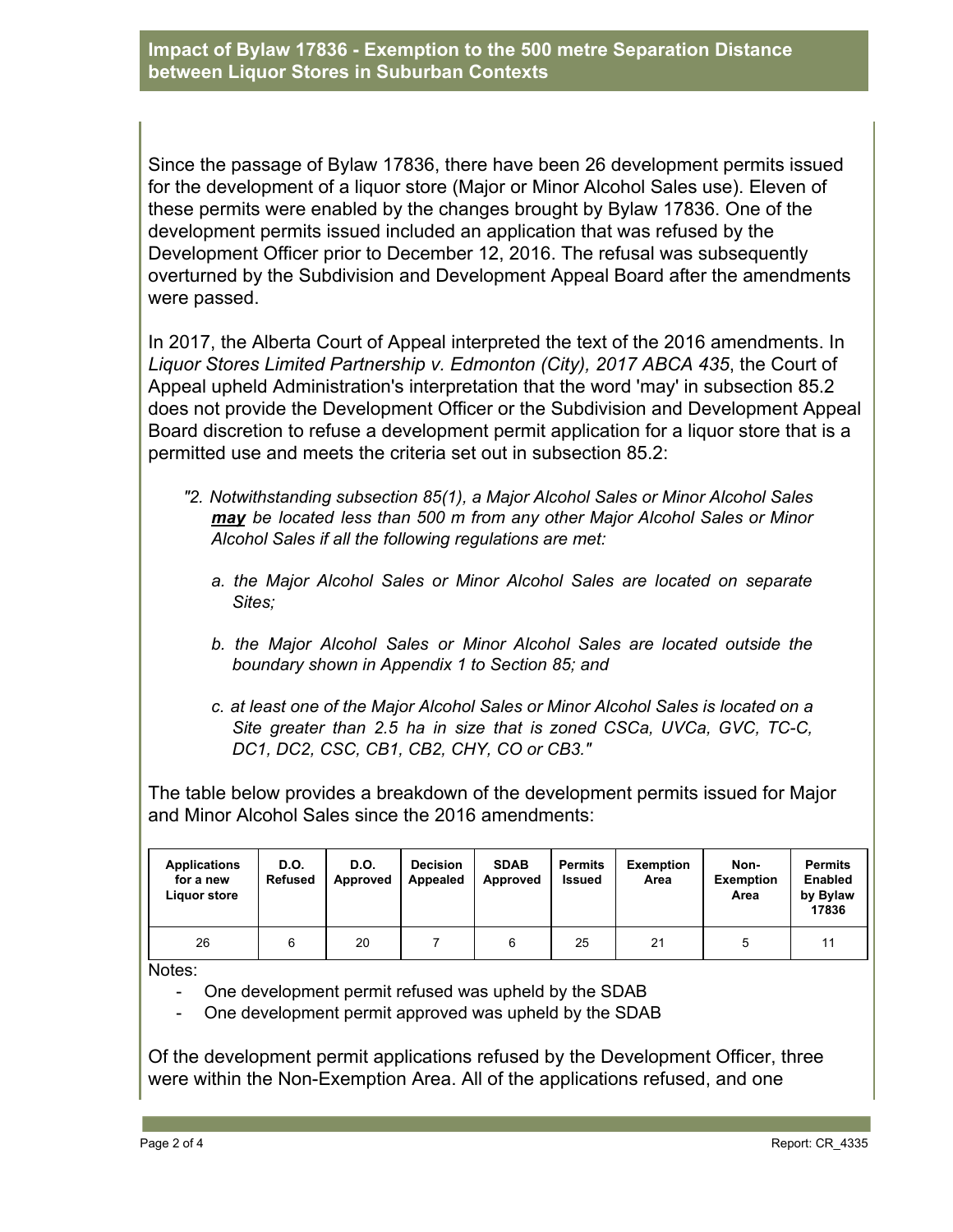**Impact of Bylaw 17836 - Exemption to the 500 metre Separation Distance between Liquor Stores in Suburban Contexts**

application approved by the Development Officer, were appealed to the Subdivision and Development Appeal Board. All appeals since the amendment was passed have been initiated by the applicant or a competitor. Only one appeal related to a permit enabled by this bylaw change. For further information on the location of the liquor stores impacted by the changes, please refer to Attachment 1 - Location of Approved Liquor Stores (Dec 12, 2016 - July 11, 2018).

#### **Conclusion**

Based on this analysis, Bylaw 17836 has enabled 11 new liquor stores in the suburban exemption area, since December 12, 2016.

#### **Public Engagement**

Administration circulated a draft version of this report to external stakeholders on July 13, 2018, for 2 weeks. These stakeholders included:

- Edmonton Federation of Community Leagues
- All Community Leagues
- Alberta Liquor Store Association
- Alberta Gaming and Liquor Commision
- Alberta Health Services
- Urban Development Institute
- National Association for Industrial and Office Parks (NAIOP)
- Edmonton Economic Development Corporation
- Industry Stakeholders
- 13 Business Improvement Area Associations

Administration received three comments on an earlier version of this report. Of the comments received:

- One liquor store operator felt that the zoning regulations for liquor stores should remain, and that communities and the Subdivision and Development Appeal Board should decide how many liquor stores they want.
- Another industry representative supported the Bylaw amendments, noting that the change has struck a balance between the interests of liquor retailers and new market entrants.
- One community league representative stated that it is important to retain the 500 metre separation distance in communities with a proliferation of liquor stores and a high population of vulnerable individuals that suffer from addictions, because these conditions contribute to an unsafe environment.

#### **Corporate Outcomes and Performance Management**

**Corporate Outcome(s): Edmonton has a globally competitive and entrepreneurial business climate**